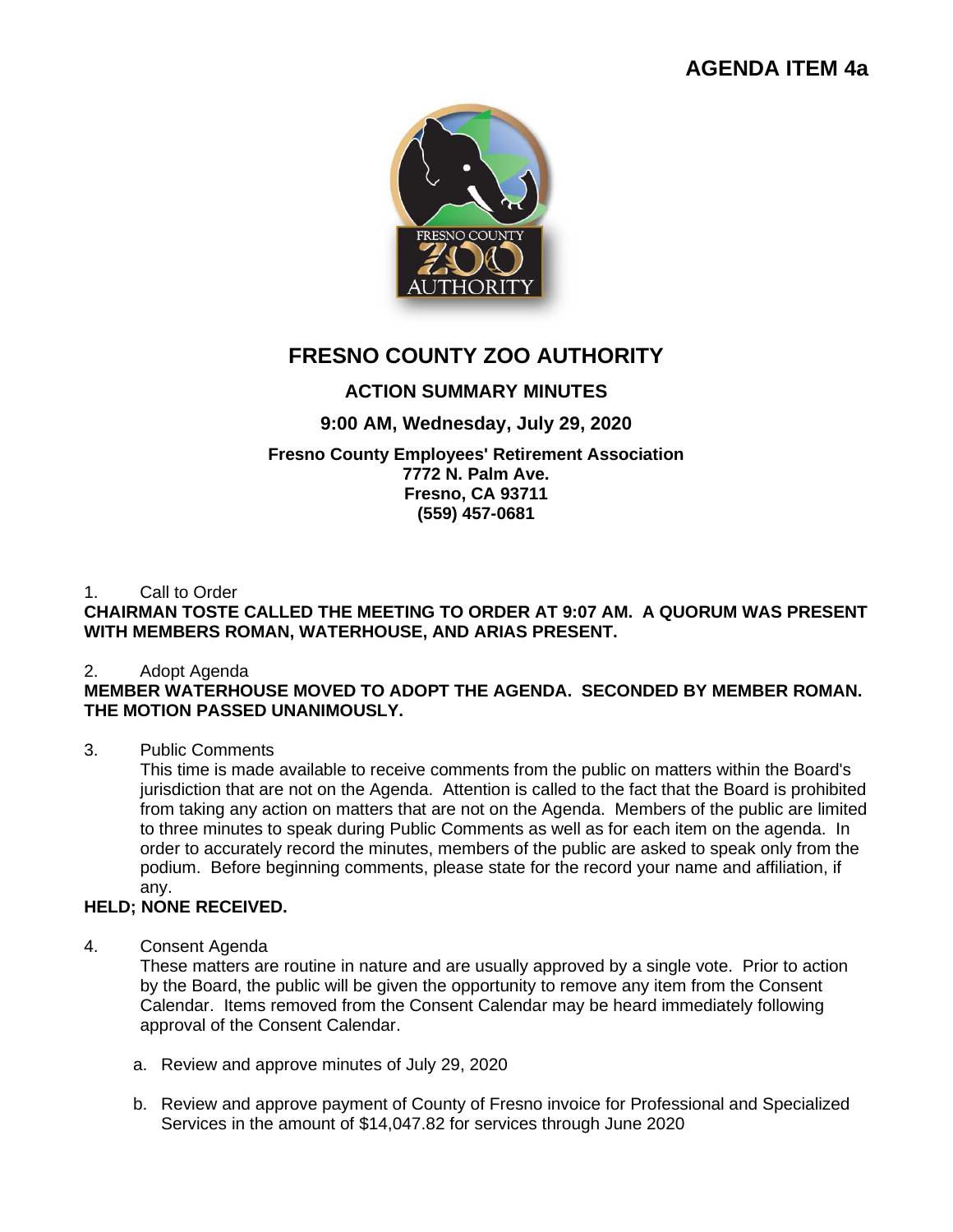c. Receive Treasurer's Reports for Quarter Ended June 2020

#### **MEMBER WATERHOUSE MOVED FOR APPROVAL OF THE CONSENT AGENDA ITEMS. SECONDED BY MEMBER ARIAS. THE MOTION PASSED UNANIMOUSLY.**

5. Receive Fresno Chaffee Zoo Director's report

**RECEIVED. DIRECTOR SCOTT BARTON REPORTED THAT THE ZOO IS OPEN IN COORDINATION WITH THE COUNTY PUBLIC HEALTH DEPARTMENT. ATTENDANCE IS LIGHT. STRONG PRESENCE ON SOCIAL MEDIA. INDOOR FACILITIES ARE CLOSED. CAPACITY IS 1300 WITH COVID PLAN.**

6. Receive Fresno Chaffee Zoo Corporation June 2020 Board Financial Report **RECEIVED. LILY WACHTER REPORTED ON REVENUE SHORTFALL AND THAT THE PPP LOAN AND EXPENSE REDUCTIONS OFFSET MUCH OF THE SHORTFALL. REPORTED ON ATTENDANCE BEING DOWN AS COMPARED TO LAST YEAR. ADDITIONAL FUNDING MAY BE REQUIRED. IF SO, THE ASK WOULD OCCUR IN THE FALL.**

7. Receive Fresno Chaffee Zoo Corporation 2019 Annual Audit from Moss Adams **RECEIVED.**

8. Approve Fresno Chaffee Zoo Corporation's request for Measure Z funds totaling \$38,365,323 for construction of the Kingdoms of Asia/Orangutan project **DIRECTOR SCOTT BARTON REPORTED. PRESENTED A VIDEO OF THE PROJECT DESIGN. CONSTRUCTION TO START NEXT MONTH ASSUMING APPROVAL. ABOUT 22 MONTHS OF CONSTRUCTION.**

**MEMBER ARIAS MOVED FOR APPROVAL. SECONDED BY MEMBER ROMAN. THE MOTION PASSED UNANIMOUSLY.**

9. Receive staff reports **NO REPORTS RECEIVED.**

10. Approve next meeting date.

Dates include:

Wednesday, August 26, 2020 Wednesday, September 30, 2020 Wednesday, October 28, 2020

**DIRECTOR SCOTT BARTON STATED THE AUGUST MEETING IS NOT NECESSARY. MEMBER ARIAS MOVED TO CANCEL THE AUGUST 26, 2020 MEETING. SECONDED BY MEMBER ROMAN. THE MOTION PASSED UNANIMOUSLY.**

11. Chair's comments

**IT IS EXCITING TO SEE THESE MAJOR PROJECTS AND CAN'T WAIT TO SEE IT. THE ZOO IS HANDLING COVID EXCELLENTLY.** 

12. Board Member comments **NO COMMENTS RECEIVED.**